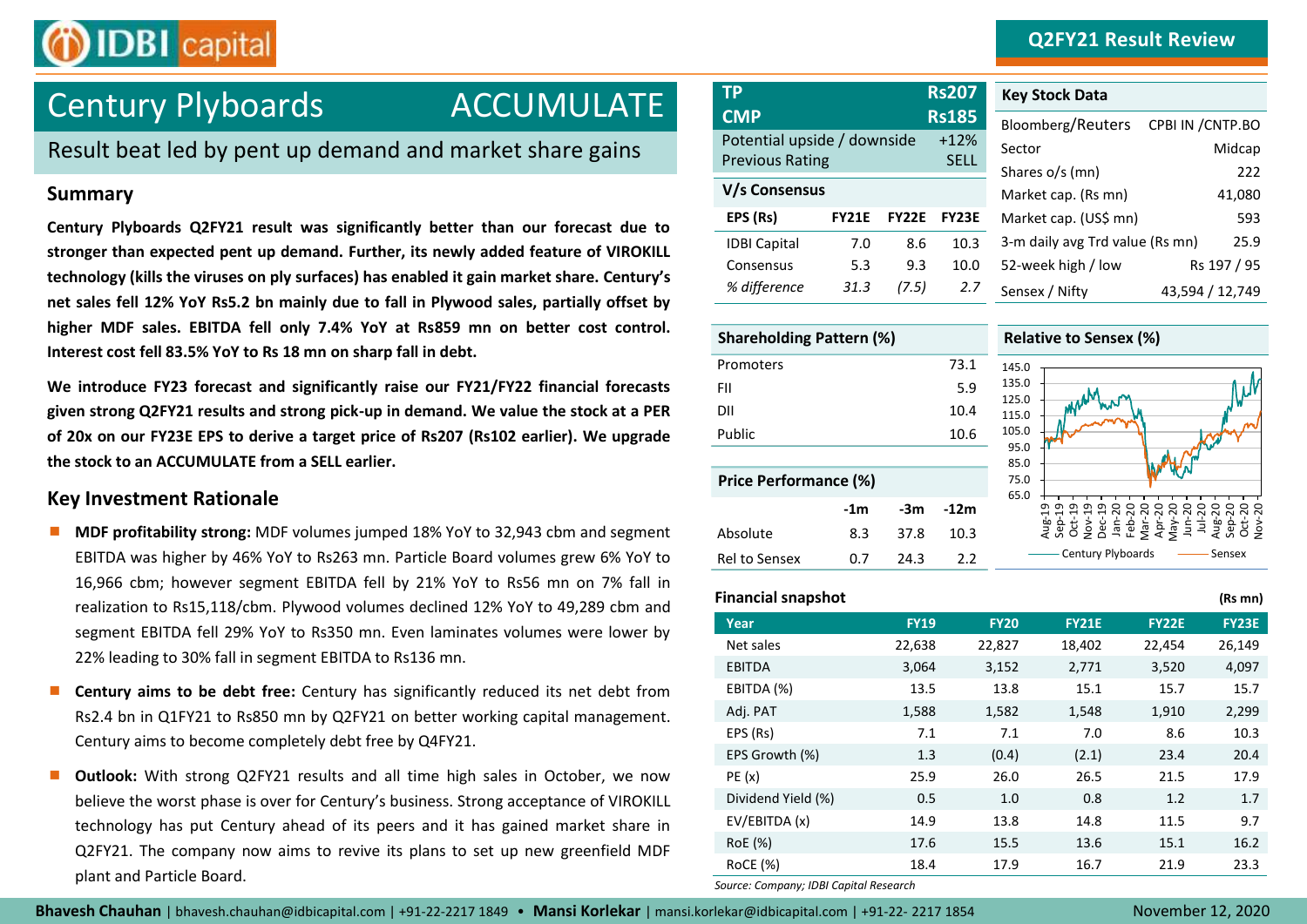## **Exhibit 1: Quarterly Snapshot (Standalone) (Rs mn)**

| <b>Year-end: March</b> | Q2FY21 | Q1FY21 | <b>QoQ</b> (%) | Q2FY20 | <b>YoY</b> (%) |
|------------------------|--------|--------|----------------|--------|----------------|
| <b>Net sales</b>       | 5,198  | 2,007  | 159.0          | 5,894  | (11.8)         |
| Expenditure            | 4,340  | 1,998  | 117.2          | 4,966  | (12.6)         |
| <b>EBITDA</b>          | 859    | 8      | nm             | 928    | (7.4)          |
| EBITDA margin (%)      | 16.5   | 0.4    | пm             | 15.7   | 78bps          |
| Interest               | 18     | 50     | (64.6)         | 108    | (83.5)         |
| Depreciation           | 162    | 143    | 13.7           | 170    | (4.7)          |
| PBT                    | 691    | (139)  | nm             | 735    | (6.0)          |
| Tax                    | 176    | (54)   | пm             | 213    | (17.3)         |
| Net profit             | 514    | (85)   | nm             | 522    | (1.4)          |
| Adjusted net profit    | 514    | (85)   | nm             | 522    | 886.4          |
| Adj. diluted EPS (Rs)  | 2.3    | (0.4)  | nm             | 2.4    | (0.5)          |

*Source: Company; IDBI Capital Research*

| <b>Exhibit 2: Actual vs. Estimates</b> |         |         | (Rs mn)      |
|----------------------------------------|---------|---------|--------------|
|                                        | Q2FY21E | Q2FY21A | Variance (%) |
| Net sales                              | 3,622   | 5,198   | 43.5         |
| EBTIDA                                 | 472     | 859     | 81.8         |
| Margin (%)                             | 13.0    | 16.5    | 348bps       |
| Adj. PAT                               | 263     | 514     | 95.6         |
| Adj. diluted EPS (Rs)                  | 1.20    | 2.34    | 95.6         |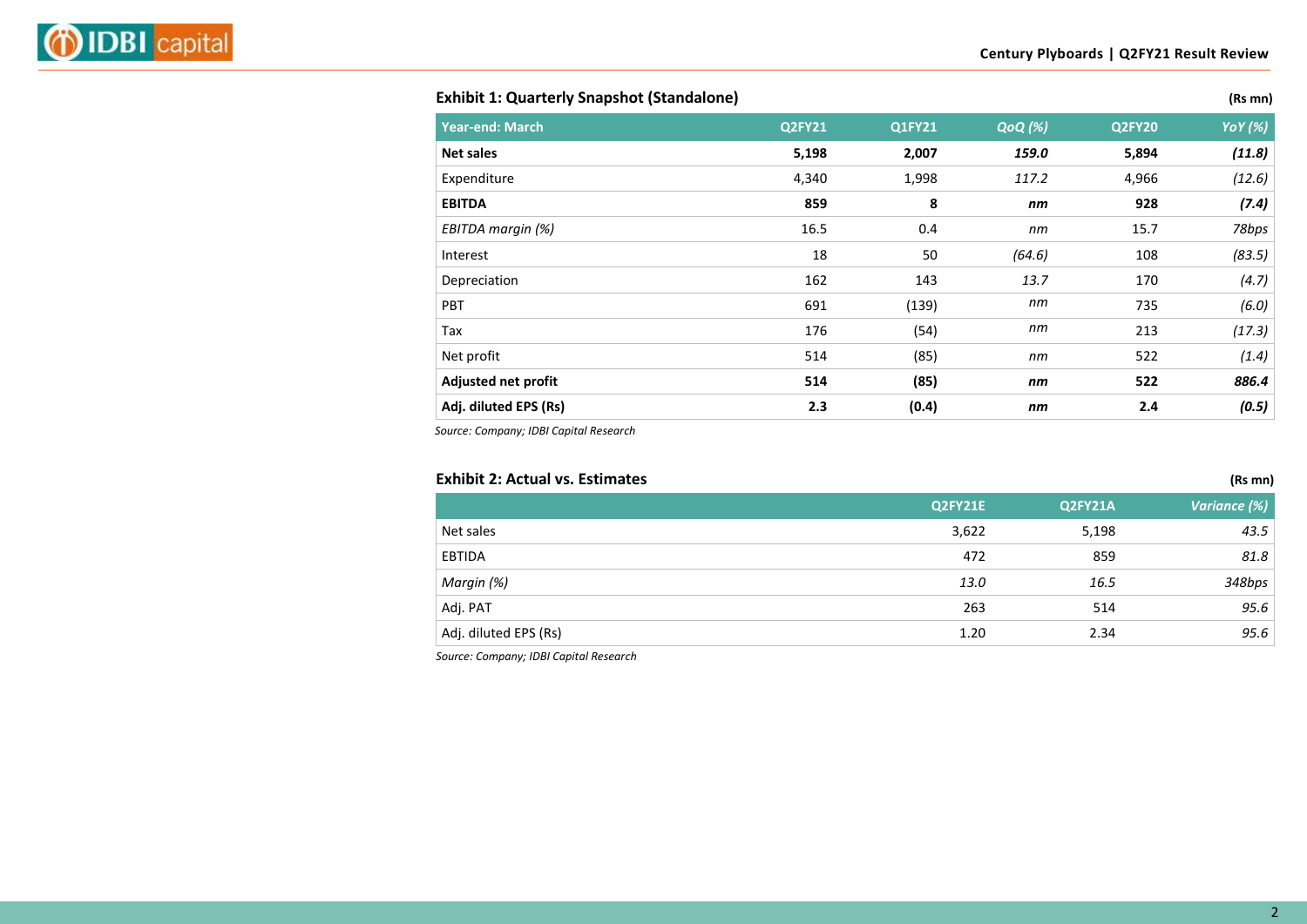# **Exhibit 3: Change in estimates**

|                    |        | <b>FY21E</b> |            |        | <b>FY22E</b> |            | <b>FY23E</b> |
|--------------------|--------|--------------|------------|--------|--------------|------------|--------------|
|                    | Old    | <b>New</b>   | $(\%)$ Chg | Old    | <b>New</b>   | $(\%)$ Chg |              |
| Revenue (Rs mn)    | 14,372 | 18,402       | 28.0       | 17,759 | 22,454       | 26.4       | 26,149       |
| EBITDA (Rs mn)     | 1,963  | 2,771        | 41.2       | 2,721  | 3,520        | 29.4       | 4,097        |
| EBITDA margin (%)  | 13.7   | 15.1         | 136bps     | 15.3   | 15.7         | 35bps      | 15.7         |
| Net profit (Rs mn) | 924    | 1,548        | 67.5       | 1,412  | 1,910        | 35.3       | 2,299        |
| EPS (Rs)           | 4.2    | 7.0          | 65.9       | 6.4    | 8.6          | 35.3       | 10.3         |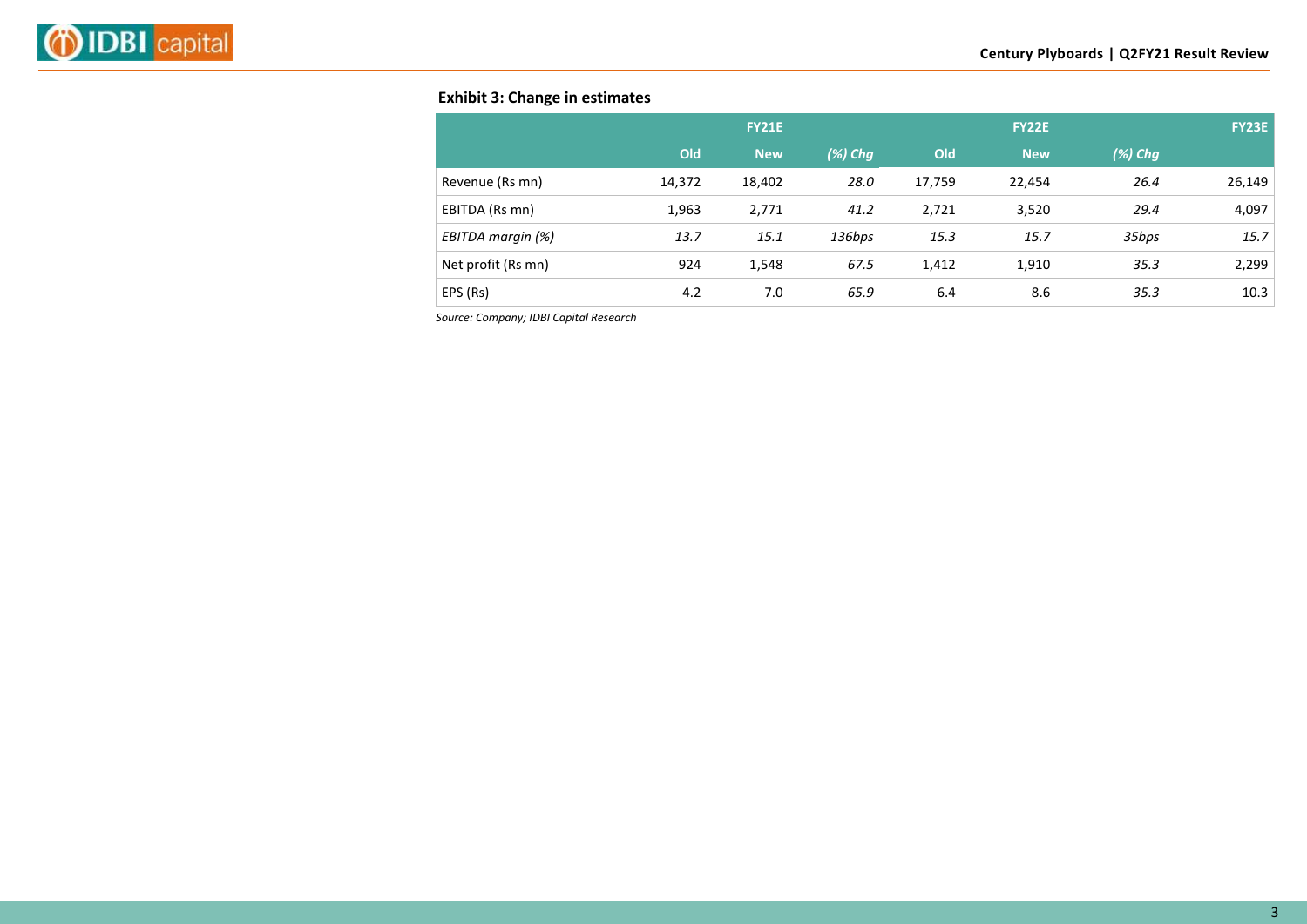# **Financial Summary**

| <b>Profit &amp; Loss Account</b> |             |              |              | (Rs mn)   |
|----------------------------------|-------------|--------------|--------------|-----------|
| <b>Year-end: March</b>           | <b>FY20</b> | <b>FY21E</b> | <b>FY22E</b> | FY23E     |
| <b>Net sales</b>                 | 22,827      | 18,402       | 22,454       | 26,149    |
| Growth (%)                       | 0.8         | (19.4)       | 22.0         | 16.5      |
| Operating expenses               | (19, 786)   | (15, 714)    | (19,026)     | (22, 153) |
| <b>EBITDA</b>                    | 3,152       | 2,771        | 3,520        | 4,097     |
| Growth (%)                       | 2.9         | (12.1)       | 27.0         | 16.4      |
| Depreciation                     | (676)       | (634)        | (698)        | (767)     |
| <b>EBIT</b>                      | 2,476       | 2,137        | 2,822        | 3,329     |
| Interest paid                    | (372)       | (90)         | (276)        | (263)     |
| Other income                     |             |              |              |           |
| Pre-tax profit                   | 2,104       | 2,048        | 2,546        | 3,066     |
| Tax                              | (522)       | (499)        | (637)        | (766)     |
| Effective tax rate (%)           | 24.8        | 24.4         | 25.0         | 25.0      |
| Minority Interest                |             |              |              |           |
| Net profit                       | 1,582       | 1,548        | 1,910        | 2,299     |
| <b>Exceptional items</b>         |             |              |              |           |
| Adjusted net profit              | 1,582       | 1,548        | 1,910        | 2,299     |
| Growth (%)                       | (0.4)       | (2.1)        | 23.4         | 20.4      |
| Shares o/s (mn nos)              | 222         | 222          | 222          | 222       |

| <b>Cash Flow Statement</b>    |             |              |              | (Rs mn)      |
|-------------------------------|-------------|--------------|--------------|--------------|
| <b>Year-end: March</b>        | <b>FY20</b> | <b>FY21E</b> | <b>FY22E</b> | <b>FY23E</b> |
| Pre-tax profit                | 2,104       | 2,048        | 2,546        | 3,066        |
| Depreciation                  | 676         | (634)        | (698)        | (767)        |
| Tax paid                      | (485)       | (499)        | (637)        | (766)        |
| Chg in working capital        | 546         | 664          | (557)        | (508)        |
| Other operating activities    | 463         | 133          | (119)        | (108)        |
| Cash flow from operations (a) | 3,303       | 3,150        | 2,030        | 2,547        |
| Capital expenditure           | (495)       | (577)        | (1,000)      | (1,000)      |
| Chg in investments            | (160)       |              |              |              |
| Other investing activities    |             |              |              |              |
| Cash flow from investing (b)  | (655)       | (577)        | (1,000)      | (1,000)      |
| Equity raised/(repaid)        |             |              |              |              |
| Debt raised/(repaid)          | (2, 188)    | (2, 261)     | (242)        |              |
| Dividend (incl. tax)          | (475)       | (310)        | (477)        | (690)        |
| Chg in minorities             |             |              |              |              |
| Other financing activities    |             |              |              |              |
| Cash flow from financing (c)  | (2,662)     | (2,571)      | (720)        | (690)        |
| Net chg in cash $(a+b+c)$     | (14)        | 2            | 311          | 858          |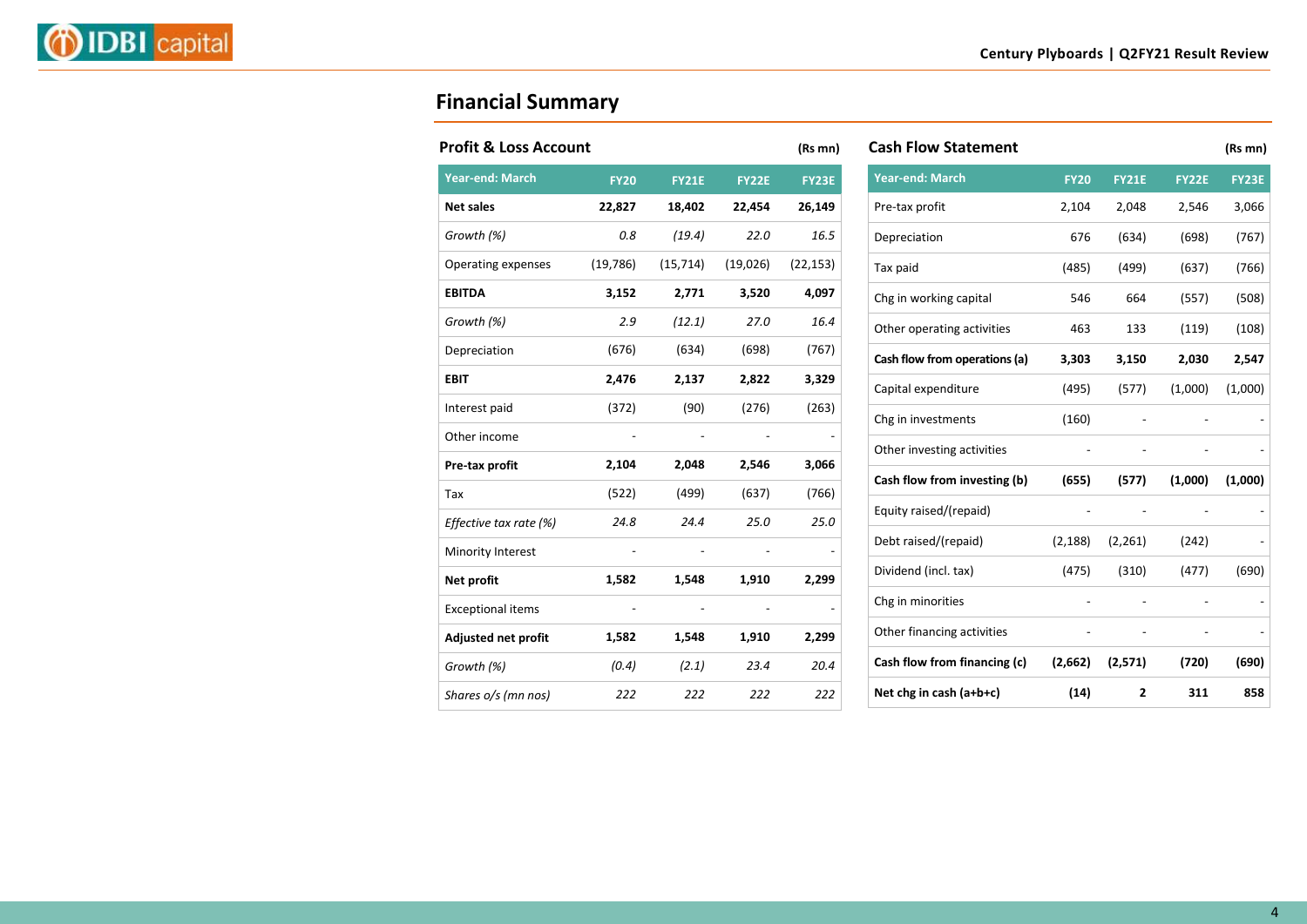|--|--|

| <b>Balance Sheet</b>                  |             |              |              | (Rs mn) |
|---------------------------------------|-------------|--------------|--------------|---------|
| <b>Year-end: March</b>                | <b>FY20</b> | <b>FY21E</b> | <b>FY22E</b> | FY23E   |
| Net fixed assets                      | 7,294       | 7,066        | 7,270        | 7,406   |
| Investments                           | 1,135       | 1,135        | 1,135        | 1,135   |
| Other non-curr assets                 | 800         | 800          | 800          | 800     |
| <b>Current assets</b>                 | 7,058       | 5,688        | 7,204        | 9,161   |
| Inventories                           | 3,541       | 2,874        | 3,507        | 4,084   |
| <b>Sundry Debtors</b>                 | 2,582       | 2,017        | 2,461        | 2,866   |
| Cash and Bank                         | 212         | 215          | 525          | 1,383   |
| Loans and advances                    | 56          | 45           | 55           | 64      |
| <b>Total assets</b>                   | 16,287      | 14,688       | 16,409       | 18,501  |
|                                       |             |              |              |         |
| <b>Shareholders' funds</b>            | 10,734      | 11,972       | 13,405       | 15,014  |
| Share capital                         | 223         | 223          | 223          | 223     |
| Reserves & surplus                    | 10,511      | 11,750       | 13,182       | 14,792  |
| <b>Total Debt</b>                     | 2,504       | 242          | 0            | 0       |
| Secured loans                         | 2,482       | 242          | 0            | 0       |
| <b>Unsecured loans</b>                | 21          |              |              |         |
| <b>Other liabilities</b>              | 64          | 67           | 67           | 67      |
| Curr Liab & prov                      | 2,985       | 2,406        | 2,936        | 3,419   |
| <b>Current liabilities</b>            | 2,914       | 2,349        | 2,867        | 3,339   |
| Provisions                            | 71          | 57           | 70           | 81      |
| <b>Total liabilities</b>              | 5,553       | 2,716        | 3,004        | 3,487   |
| <b>Total equity &amp; liabilities</b> | 16,287      | 14,688       | 16,409       | 18,501  |
| <b>Book Value (Rs)</b>                | 48          | 54           | 60           | 68      |
|                                       |             |              |              |         |

| <b>Financial Ratios</b> |
|-------------------------|
|-------------------------|

| <b>Year-end: March</b>                       | <b>FY20</b> | <b>FY21E</b> | <b>FY22E</b> | <b>FY23E</b> |
|----------------------------------------------|-------------|--------------|--------------|--------------|
| Adj EPS (Rs)                                 | 7.1         | 7.0          | 8.6          | 10.3         |
| Adj EPS growth (%)                           | (0.4)       | (2.1)        | 23.4         | 20.4         |
| EBITDA margin (%)                            | 13.8        | 15.1         | 15.7         | 15.7         |
| Pre-tax margin (%)                           | 9.2         | 11.1         | 11.3         | 11.7         |
| <i>ROE</i> (%)                               | 15.5        | 13.6         | 15.1         | 16.2         |
| ROCE (%)                                     | 17.9        | 16.7         | 21.9         | 23.3         |
| Turnover & Leverage ratios (x)               |             |              |              |              |
| Asset turnover (x)                           | 1.3         | 1.2          | 1.4          | 1.5          |
| Leverage factor (x)                          | 1.7         | 1.4          | 1.2          | 1.2          |
| Net margin (%)                               | 6.9         | 8.4          | 8.5          | 8.8          |
| Net Debt / Equity (x)                        | 0.2         | 0.0          | (0.0)        | (0.1)        |
| <b>Working Capital &amp; Liquidity ratio</b> |             |              |              |              |
| Inventory days                               | 57          | 57           | 57           | 57           |
| Receivable days                              | 41          | 40           | 40           | 40           |
| Payable days                                 | 30          | 30           | 30           | 30           |

#### **Valuation**

| <b>Year-end: March</b> | <b>FY20</b> | <b>FY21E</b> | <b>FY22E</b> | <b>FY23E</b> |
|------------------------|-------------|--------------|--------------|--------------|
| P/E(x)                 | 26.0        | 26.5         | 21.5         | 17.9         |
| Price / Book value (x) | 3.8         | 3.4          | 3.1          | 2.7          |
| PCE(x)                 | 18.2        | 18.8         | 15.8         | 13.4         |
| EV / Net sales $(x)$   | 1.9         | 2.2          | 1.8          | 1.5          |
| EV / EBITDA (x)        | 13.8        | 14.8         | 11.5         | 9.7          |
| Dividend Yield (%)     | 1.0         | 0.8          | 1.2          | 1.7          |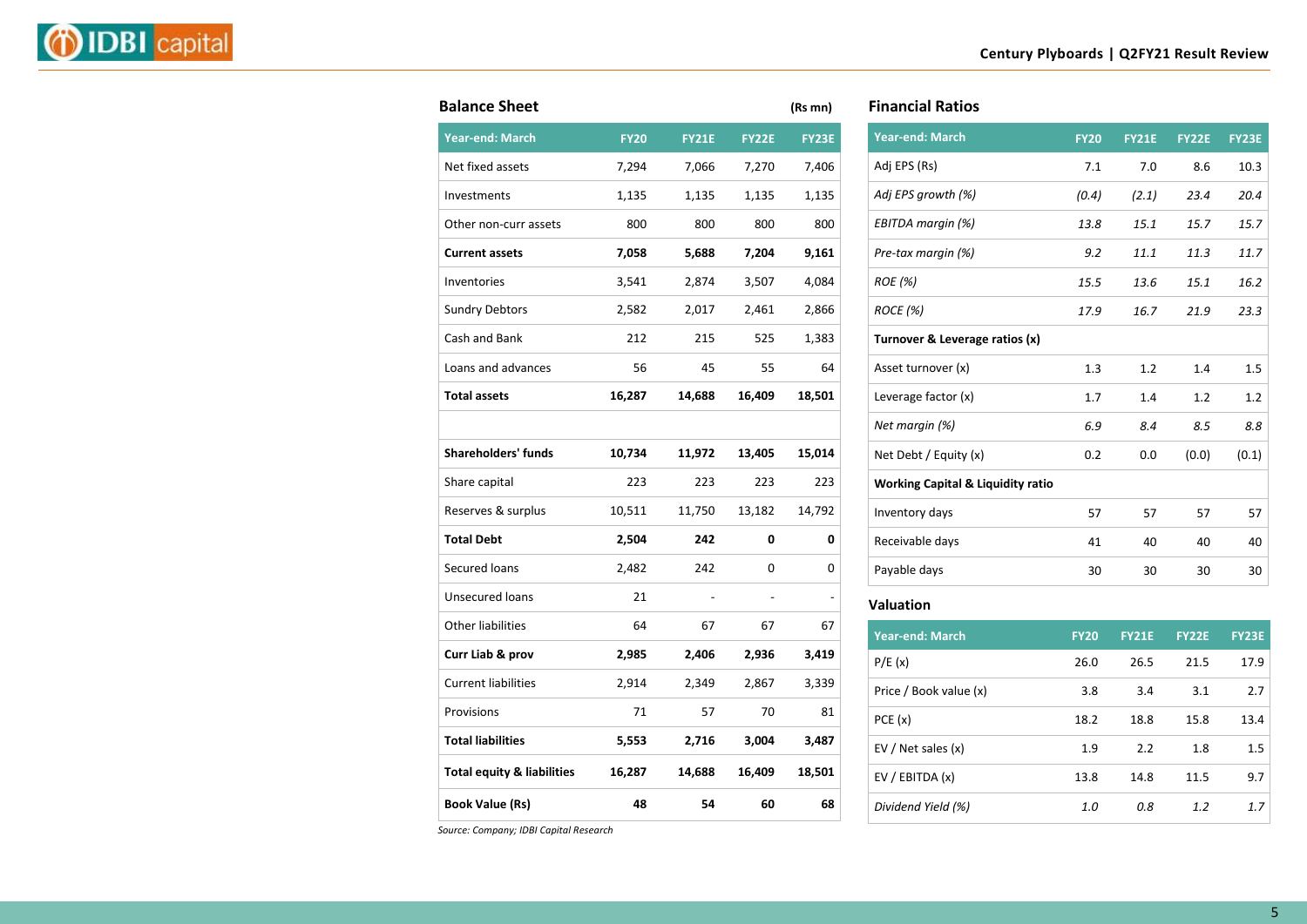### **Century Plyboards | Q2FY21 Result Review**

#### **Key to Ratings Stocks:**

**BUY:** Absolute return of 15% and above; **ACCUMULATE:** 5% to 15%; **HOLD:** Upto ±5%; **REDUCE:** -5% to -15%; **SELL:** -15% and below.

#### **IDBI Capital Markets & Securities Ltd.**

#### **Equity Research Desk**

6th Floor, IDBI Tower, WTC Complex, Cuffe Parade, Colaba, Mumbai – 400 005. Phones: (91-22) 2217 1700; Fax: (91-22) 2215 1787; Email: info@idbicapital.com **SEBI Registration:** BSE & NSE (Cash & FO) – INZ000007237, NSDL – IN-DP-NSDL-12-96, Research – INH000002459, CIN – U65990MH1993GOI075578 **Compliance Officer:** Christina D'souza; Email: compliance@idbicapital.com; Telephone: (91-22) 2217 1907

**Disclaimer**

This report has been published by IDBI Capital Markets & Securities Ltd. (hereinafter referred to as "IDBI Capital") for private circulation. This report should not be reproduced or copied or made available to others. No p initiate contact with you for the purposes of elaborating or following up on the information contained in this report. The information contained herein is strictly confidential and meant for solely for the selected recipie or distributed, in part or in whole, to any other person or to the media or reproduced in any form, without the prior written consent of IDBI Capital.

Recipients may not receive this report at the same time as other recipients. IDBI Capital will not treat recipients as customers by virtue of their receiving this report.

The information contained herein is from the public domain or sources believed to be reliable, but we do not make any representation or warranty that it is accurate, complete or up-to-date and it should not be relied upon ensure that information given is at the time believed to be fair and correct and opinions based thereupon are reasonable, due to the very nature of research it cannot be warranted or represented that it is accurate or comp as this report includes current or historical information, it is believed to be reliable, although its accuracy and completeness cannot be guaranteed.

Opinions expressed are current opinions as of the date appearing on this material only. While we endeavor to update on a reasonable basis, the information discussed in this material, IDBI Capital, its directors, employees information current. Further there may be regulatory, compliance, or other reasons that prevent us from doing so.

Prospective investors and others are cautioned that any forward-looking statements are not predictions and may be subject to change without notice.

IDBI Capital, its directors and employees and any person connected with it, will not in any way be responsible for the contents of this report or for any losses, costs, expenses, charges, including notional losses/lost opp acting on any information/material contained in the report.

This is not an offer to sell or a solicitation to buy any securities or an attempt to influence the opinion or behavior of investors or recipients or provide any investment/tax advice.

This report is for information only and has not been prepared based on specific investment objectives. The securities discussed in this report may not be suitable for all investors. Investors must make their own investment goals and financial position and based on their own analysis.

Trading in stocks, stock derivatives, and other securities is inherently risky and the recipient agrees to assume complete and full responsibility for the outcomes of all trading decisions that the recipient makes, includi

Opinions, projections and estimates in this report solely constitute the current judgment of the author of this report as of the date of this report and do not in any way reflect the views of IDBI Capital, its directors, o

This report is not directed or intended for distribution to, or use by, any person or entity who is a citizen or resident of or located in any locality, state, country or other jurisdiction, where such distribution, public which would subject IDBI Capital and associates to any registration or licensing requirement within such jurisdiction. The securities described herein may or may not be eligible for sale in all jurisdictions or to certain may come are required to inform themselves of and to observe such restriction.

E-mail is not a secure method of communication. IDBI Capital cannot accept responsibility for the accuracy or completeness of any e-mail message or any attachment(s).

This transmission could contain viruses, be corrupted, destroyed, incomplete, intercepted, lost or arrived late. IDBI Capital, its directors or employees or associates accept no liability for any damage caused, directly or



Dealing (91-22) 6836 1111 dealing@idbicapital.com